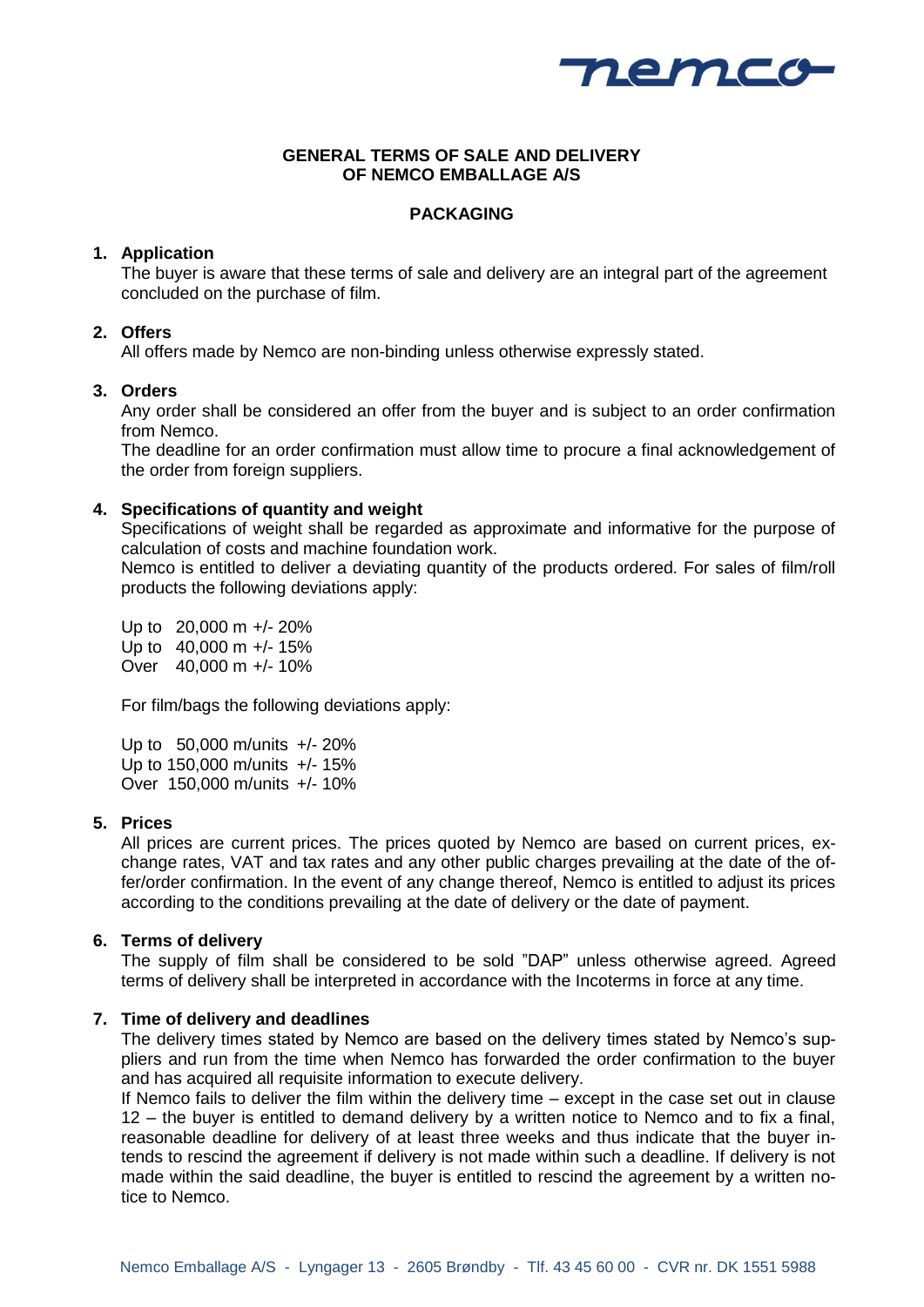

If the buyer rescinds the agreement, he is entitled to claim compensation from Nemco for any additional costs incurred in procuring a corresponding supply from a third party. Other than that, the buyer is not entitled to any compensation on the occasion of the said delay on the part of Nemco, nor in the event that the buyer cannot procure a corresponding supply from a third party. Nemco is not liable for any loss of profits, loss of earnings or any other consequential loss suffered by the buyer. The compensation cannot in any circumstances exceed the price of the delayed part of the supply.

#### **8. Payment**

The terms of payment are: Current month plus 15 days, unless otherwise agreed. Acceptance of a bill of exchange or other payment obligation is not considered payment until it has been honoured in full. Nemco is entitled to charge default interest at 2 percent per month as from the due date in the event of late payment. If the buyer fails to receive the supply on the agreed date, the buyer shall effect payment as if delivery had been made.

## **9. Set-off**

The buyer is not entitled to set off against the purchase price any claims against Nemco which have not been acknowledged by Nemco, nor to withhold any part of the purchase price due to a counterclaim of any kind whatsoever.

#### **10. Complaints**

The buyer shall examine the supply promptly on receipt.

If the supply does not conform to the agreement, the buyer shall complain to Nemco in writing within seven days of delivery. In respect of defects that cannot be ascertained by careful examination of the products delivered, a complaint must be made in writing within seven days after such defect could have been ascertained by exercising due care.

The deadline for complaints applies to all kinds of defects and is absolute, and Nemco disclaims any liability for defects for which complaints are made after the deadline and in cases where the conditions below concerning remedy of defects have not been fulfilled.

#### **11. Remedy of defects**

In the event that Nemco accepts the buyer's complaint, Nemco is entitled and obliged to replace the products within the national borders of Denmark. The buyer shall bear the costs and risk of dispatch to Nemco. Nemco may choose the method of dispatch of the replaced packaging which is at the buyer's expense and risk.

Nemco disclaims any liability for delay or work stoppage at the buyer's resulting from the execution of the said replacement, including any liability for loss of profits, loss of earnings and any other consequential loss suffered by the buyer.

Latent defects are such defects in the packaging that derive from leakage of the packaging used, curing errors or poor/incomplete welding.

The buyer is not entitled to claim any remedies for breach other than the above and thus cannot cancel the order or claim compensation or a proportionate reduction of the purchase price.

## **12. Exclusion of liability (force majeure)**

In the event of strike, lockout or other work stoppages at the business premises of Nemco or Nemco's suppliers/subsuppliers on whom the supply depends, and in the event of war, blockade, quarantine, wreckage, traffic disturbances, including ice obstacles, fire or other unforeseen events which prevent or materially hamper the execution of an order or transport of the products sold to the place of delivery, or other matters beyond Nemco's control, including matters at Nemco's suppliers/subsuppliers, the delivery will be postponed without any liability on the part of Nemco for the duration of the obstacle in question.

The execution of any order is subject to the absence of any import and export bans and the grant of the requisite import and export licenses.

If the said obstacles to the execution of an order cannot be removed at all or only at disproportionate costs, Nemco reserves the right to cancel the order.